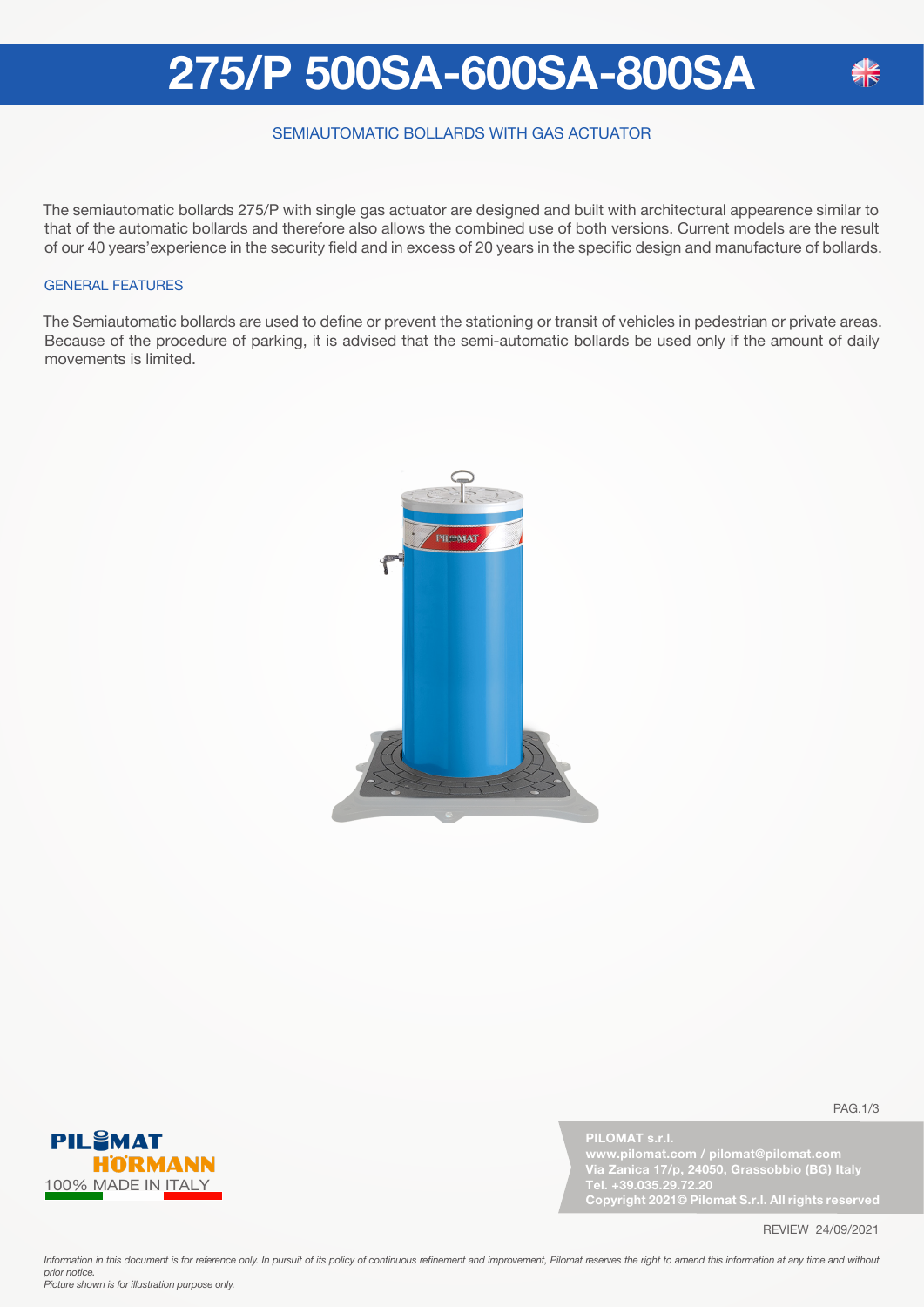## **275/P 500SA-600SA-800SA**

#### AVAILABLE ITEMS

BOLLARD 275/P FEV - NORMAL STEEL PAINTED

BOLLARD 275/P IXV - STAINLESS STEEL PAINTED

BOLLARD 275/P IXS - STAINLESS STEEL BRUSHED

KNURLING ON CYLINDER

FOUNDATION BOX IN ALUZINC FOR 275/P - COUNTERFRAME AND BRACKETS ONE FOUNDATION BOX FOR EACH BOLLARD

MULTILED LIGHTING STRIP - 25 LED POINT

LIGHTING STRIP POWER CIRCUIT FOR SEMIAUTOMATIC BOLLARDS (MAX. 8 BOLLARDS)

HEAD WITHOUT LOGO FOR 275/P

PAINTING WITH RAL COLOUR ON REQUEST

STANDARD LOCK AND SECURITY LOCK - 2 KEYS

LOCK FOR TRIANGULAR KEY 11mm - 2 KEYS

LOCK FOR TRIANGULAR KEY 9mm - WITHOUT KEYS

LOCK FOR TRIANGULAR KEY 16mm - WITHOUT KEYS

LOCK FOR TRIANGULAR KEY 19mm - WITHOUT KEYS

KIT 5 TRIANGULAR KEYS 11mm FOR SEMIAUTOMATIC BOLLARDS

KIT 5 STANDARD KEYS FOR SEMIAUTOMATIC BOLLARDS







**PILOMAT s.r.l.**

**Via Zanica 17/p, 24050, Grassobbio (BG) Italy Tel. +39.035.29.72.20 Copyright 2021© Pilomat S.r.l. All rights reserved**

PAG.2/3

REVIEW 24/09/2021

Information in this document is for reference only. In pursuit of its policy of continuous refinement and improvement, Pilomat reserves the right to amend this information at any time and without *prior notice. Picture shown is for illustration purpose only.*